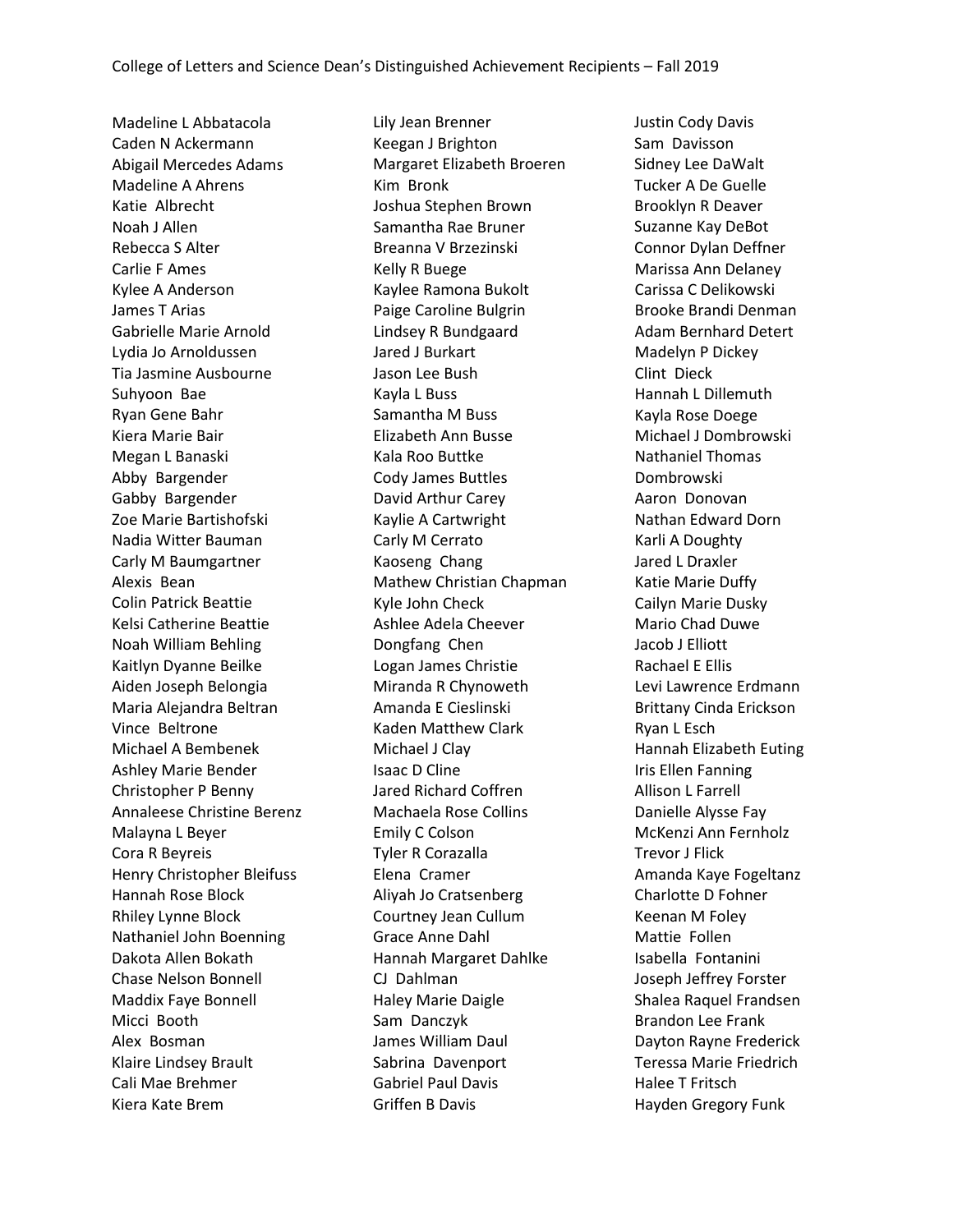Emily Rose Furlano Christina Rainbow Gabriel Tony Gagas Theresa Lucille Gagnon Brendan Gregory Gallert Leah E Gastonguay Katelyn Marie Gauerke Joey L Gburek Courtney Anne Gehl Morgan Lynn Geiger Rebecca Rae Geiyer Kristina M Gemoll Cassidy Lynn Gennerman Sydnee A Gentile Brett Engwall Gerber Jacob L Gerner Vincent Thomas Giallombardo Morgann Lorraine Glazer Veiga Joan Goethel Miranda R Gorsuch Amanda J Greenthal Joshua David Greenwood Joanna Lynn Grell Autumn Marie Grenlie Nathan Peter Grimes Chett Michael Grunwald Emily Jean Guilette Chloe Isabella Gulbronson Taylor Katherine Gumz Emily Rae Gurtner Joey Gwidt Kailyn N Haberman Joshua David Hafemann Adrienne K Hagen Conner David Hakenjos Katlyn M Hale Sydney Nichole Hall Francesca Vitulli Hamilton Trista N Hansen Anna Marie Hartman Elena M Hausmann Brianna Rose Havens Amber J Hederer Kaylee Heil Rachel Theresa Hein Nicole Mae Hellenbrand Olivia Lee Helminiak

Erin Elizabeth Henze Julie Hertel Austin Parker Hillery Lucas Hintz Jeff Hitchcock Rachel Ann Hoff Madeline R Hoffman Olivia R Hoffman Leah Kingsley Hollander Tyler Brent Hollenbeck Dawson Jeremy Holtan Melinda Rose Houtman Brandon Jerald Howard Natasja Elisabeth Iversen Bailey Iwen Ryland William Jackson Emma Kathleen Jaeger Raven Michelle James Megan Jansen Jansen Kyle William Jay Kala Rochelle Jensen Morgan E Jensen Madison Rebecka Jerdee Isabelle Eden John Kyra L Johnson Kai Luna Jones Nicholas James Jorenby Payton Michael Jorgenson Zachary T Jorgenson Seija Mae Juidici Joshua J Jumbeck Hayden Dennis Juneau Blanka Alexandra Kacprzynski Sara Ann Kalkhoff Rachel Marie Kaminski Alex Kampmeyer Jarod J Karls Stephanie E Karpinski Ben Kasten Lauren Catherine Keating Marissa Kay Kiesling Jenna R Kihl Matthew Gregor Kittl Chris Kloiber China Lee Knipple Natalie Hope Knurek Courtney L Koch

Katie S Kocian Taylor J Koehl Isaac James Koehler Jenna Terese Koepp Nicole A Kollmann Lisa Bao Kong Corrissa Mae Konkol Darienne Marie Korpi Cody Robert Korth Ethan Thomas Kowalczyk Michael Lawrence Krueger Bryce Paul Krychowiak Chris Kuhnert McKenzie M Kwick Jessica J Lange Noah J Langenfeld Aaron Joseph Larson Ayodeji Michael Lawal Zoe E Lawrence Sasha Yvonne LeDoux-Wrege Troy D Lee Dillon Lehrer Jon Leitzke Lindsy M Lemancik Rachel J Lemke Rachel Lynn Lemke Hannah Marie LeMoine Calvin J LeQue Tony Lewis Xueqing Li Teresa J Lind Savannah Grace Lindert Jackson Mitchell Lindner Benjamin Barry Liss Acacia Christina Longsine Antonio Lopez Tow Lor Allison Grace Luebke Brielle Mae Lueck Rachel Kate Lueder Mary Marlowe Lutz Tanya Ann Lybert Jenna Lynn Macijeski Alec M MacWilliams Jen Maerz Alyssa Ann Makowski Derek Bradley Marten Mandie Lynn Martine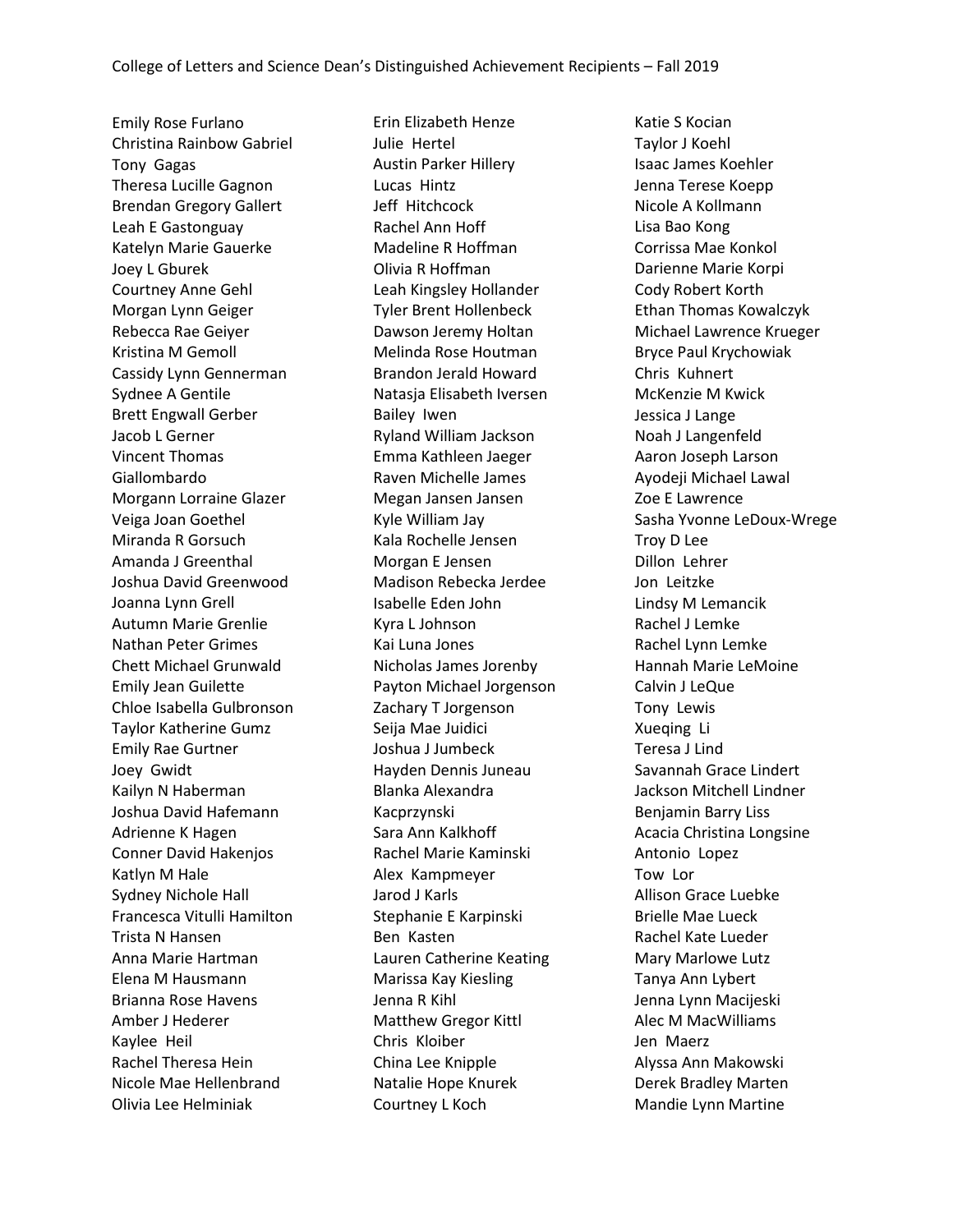Joseph Brett Martinsen Amber L Mathison Colin Douglas Mayhew Katie E McAdam Zachary Anton McCarthy Gavrielle Dyani Hope McClung Thomas J McCurdy Victoria M McDonald Caitlyn Michelle McGhee Elijah Anthony James McLain Taylor J McNiff Michaela Marie Meehl Roiya Meyer Owen Paul Miller Carson Dean Miller Christina Elaine Mitchell Sierra Moen Cristina Montejano John R Montgomery Bekah Mootz Dylan J Morey Halley Marie Moris Emily A Mueller Adam James Mueller Audrey Anna Nagorsen Maycie Jean Navis Anika Neela Natasha Marie Neumann Olivia Irene Nielsen Colby Matthew Nimmer Yifan Ning Samantha R Noll Samuel C Nord Lizzy Novak Justin Tyler Nowak Erin Nicole Nyhus Quinn O'Connell Olivia Katherine Ogstad Courtney A Okerglicki Makayla L Olk Alicia Rose Ollhoff Shane J Olsen Kohler Jacob Olszewski Adam K Opperman Melissa Ann Opperman Emily J Ott Olivia Faith Overend

Bryce Andrew Oysti Gregory M Palo Jon Panis Bryce Christopher Paplham Tyler Scott Paplham Kieron Alaric Parker Daniel Shawn Passmore James John Paul Madison Paul Zachary Mitchell Pecha Ashley M Peper Kira Mae Petersen Kimberly Rae Petrick Ruth Philips Allison Marie Piette Daniela Pincheira-Berthelon Jade A Piper Derek James Place Samantha R Powers Julia Ann Prien Benjamin H Prince Heidi Ann Propson Nathan Dale Przybylski Casey Linn Ptacek Barbra L Putskey Hongyuan Qi Vanessa Ann Quentin Franki Lyn Raatz Tate Thomas Rauman Max Walter Read Kayla Mary Lois Rearden Hannah Mae Redetzke Lexi Reetz Ben John Reich Marena J Reich Julia Carol Reigh Aaron D Reineking Ashley Lynn Reuter Caleb C Rheinschmidt Alissa Ann Rickert Haley Krystal Riemer Emily Marcyne Rink Jesse Diano Robinson Olivia Rose Roeske-Kretzer Sanne Marie Roeven Jenna Julianne Rombalski Madelyn Grace Roth Kylie Renae Rozenboom

Katherine Rose Rudnick Lukas Henry Rudolph Brittany R Rusch Patrice Leann Russell-Simpson Ellen K Ryder Lizabeth Jane Rynders Noah James Sackmann Hawkin Mayel Saeger Clark James Sayer Monica L Schauer Will Scheder Erika J Schilling Cameron Hunter Schilling Erica Anne Schlachter Mattea K Schlender Ben Schlichting Kaitlyn R Schlueter Madeline G Schmidt Sean Anton Douglas Schmidt Jamie M Schmitz Addie Schmoll Megan Carol Schroder Alora Danielle Schroeder Bailey Elizabeth Schubert Travis Scott Schubring Samantha C Schuetze Karleemae Marcee Schulz Madison Marie Schulz Theresa Anne Schwartz Ella M Schwartz Emily Ann Schweiger Jasmine Segarra Brett Allen Seubert Trey Seubert Charity J Shaw Zachary J Shohoney Theresa M Shulfer Sophie D Sicchio Amber Nicole Sickels Elizabeth Simon Hayley Jane Simons Makenzie Louise Simpson Henry David Sims Marisa J Skajewski Kassidy Susan Smidel Lorenzo J Smith Sierra Smith